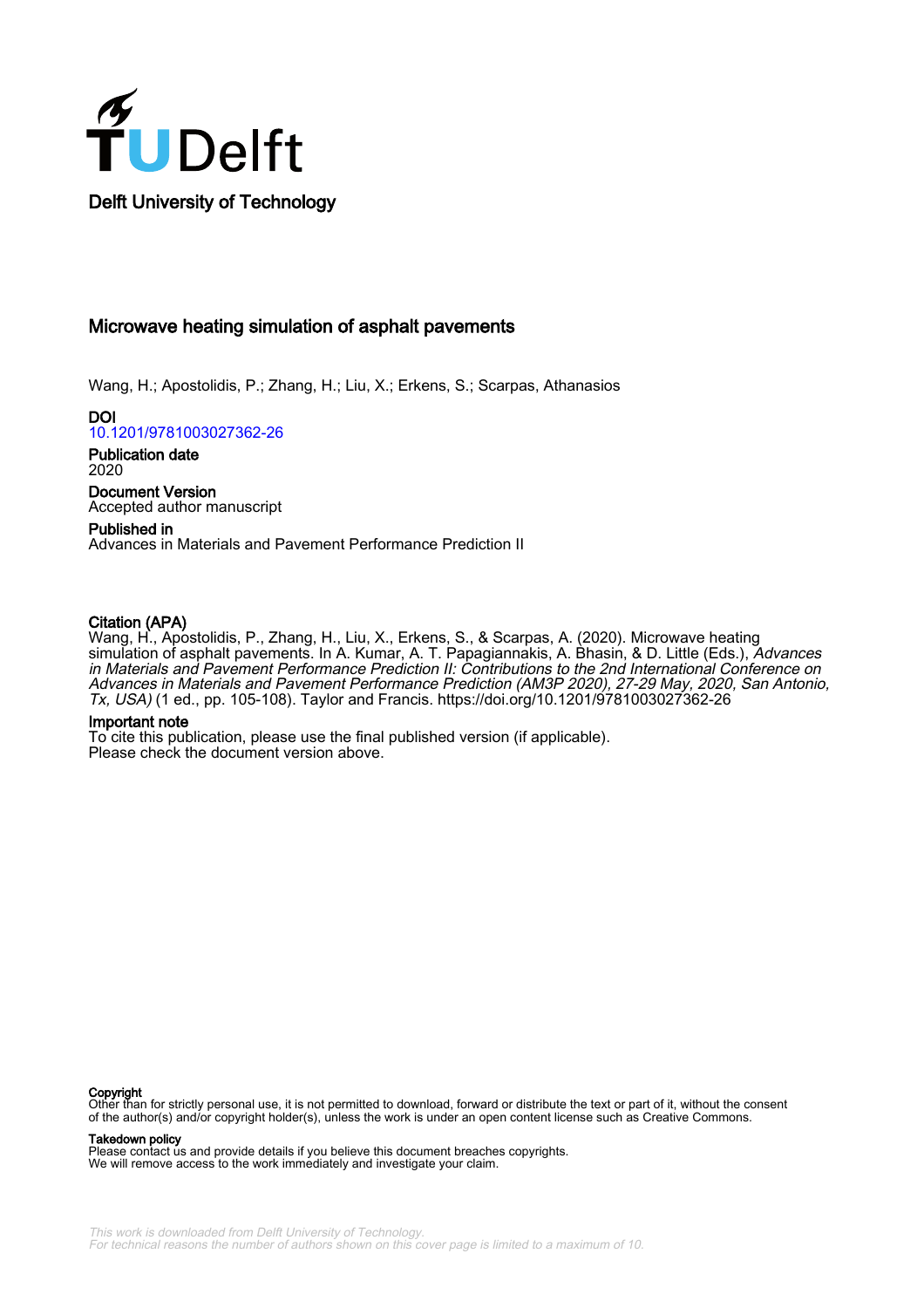# Microwave heating simulation of asphalt pavements

H. Wang<sup>1\*</sup>, P. Apostolidis<sup>1\*</sup>, H. Zhang<sup>1</sup>, X. Liu<sup>1</sup>, S. Erkens<sup>1</sup> & A. Scarpas<sup>2,1</sup>

<sup>1</sup> Section of Pavement Engineering, Faculty of Civil Engineering and Geosciences, Delft University of *Technology, Delft, the Netherlands.*

<sup>2</sup> *Department of Civil Infrastructure and Environmental Engineering, Khalifa University of Science and Technology, Abu Dhabi, United Arab Emirates.*

ABSTRACT: Microwave heating is a promising heating technology for the maintenance, recycling and deicing of pavement structures. Many experimental studies have been conducted to investigate the microwave heating properties of asphalt mixtures in the laboratory. However, very few studies investigated the application of microwave heating on asphalt pavements. This study aims to simulate microwave heating of paving materials using the finite element method. Results show that the developed three-dimensional model, which couples the physics of electromagnetic waves and heat transfer, shows a great potential for optimizing the design of microwave heating prototypes for pavement applications.

# 1. INTRODUCTION

Microwave heating has been widely applied in various industrial fields, such as food and construction materials processing. Microwave has the potential to provide rapid, uniform, high efficient, safe and environment-friendly heating technology of materials (Jones et al. 2002, Metaxas & Meredith 2008). Due to the above advantages of microwave heating, there have been increased interests in utilizing microwave heating in the paving industry. Specifically, three main applications in pavement engineering: (i) pavement maintenance, such as crack healing in asphalt, pothole patching; (ii) recycling of the old pavement materials (heating of reclaimed asphalt pavement using a microwave tunnel); and (iii) snow melting or deicing (Wang et al. 2020).

In the conventional heating methods, such as hot-air heating and infrared heating, energy is transferred from the surfaces of the material to the internal by convection, conduction and radiation (Metaxas & Meredith 2008). In contrast, microwave heating is achieved by molecular excitation inside the material without relying on the temperature gradient. Therefore, microwave heating is a direct energy conversion process rather than heat transfer from external heat sources (Wang et al. 2019). This fundamental difference in transferring energy endows microwave heating many exclusive advantages, such as no air emissions or liquid pollutants, speed heating, volumetric heating, selective heating, easier to control and isolation of risk conditions, strict

control of programmed heating, etc. (Benedetto & Calvi 2013). Although microwave heating technology was tried and some prototype equipment was developed for paving materials production (Jeppson 1986, Eliot 2013, Benedetto & Calvi 2013) and pavement maintenance (Bosisio et al. 1974, Terrel & Al-Qhaly 1987, Al-Qhaly & Terrel 1988) applications, it is still not commercially used in this field at the present time, mainly due to the high operating costs. Therefore, this study aims to design a microwave heating system for paving materials and pavement structures through finite element method (FEM). The effects of microwave power, operating frequency, and moving speed on the heating efficiency of (asphalt) pavements were investigated.

# 2. FINITE ELEMENT MODEL OF MICROWAVE SYSTEM

# *2.1 Multiphysics governing equations*

Microwave heating involves electromagnetic waves and heat transfer phenomena. To simulate the electro-magneto-thermal phenomena in a realtime system, the COMSOL Multiphysics software has been utilized for modelling microwave heating in pavements made from asphalt.

Electromagnetic analysis of a medium corresponding to a paving material, such as asphalt mixture, involves solving Maxwell's equations subject to certain boundary conditions. These equations can be formulated in differential form, which can be handled by FEM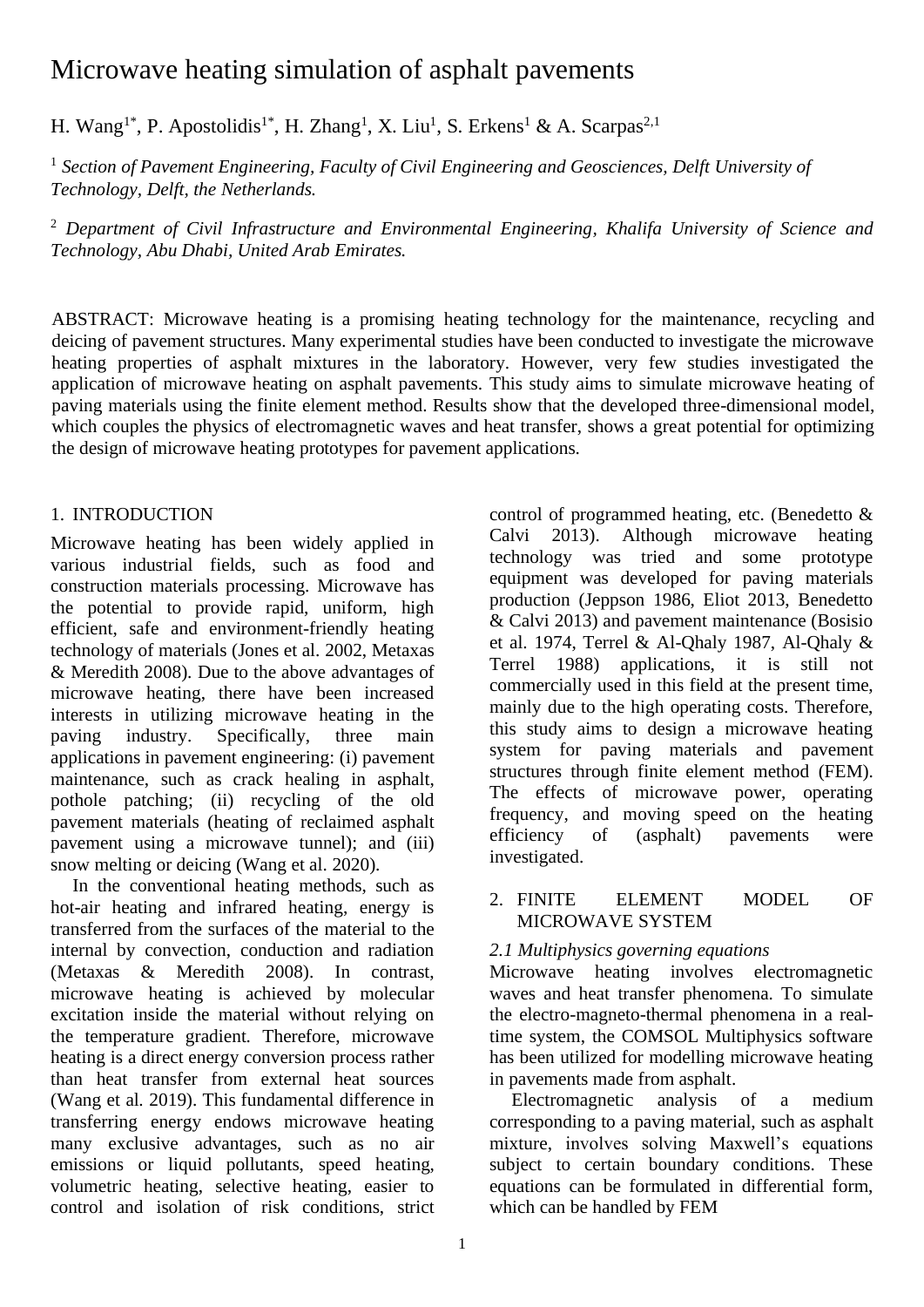$$
\nabla \times \mathbf{H} = \mathbf{J} + \frac{\partial \mathbf{D}}{\partial t}
$$
 (1a)

$$
\nabla \times \mathbf{E} = -\frac{\partial \mathbf{B}}{\partial t}
$$
 (1b)

$$
\nabla \cdot \mathbf{D} = \rho_e \tag{1c}
$$

$$
\nabla \cdot \mathbf{B} = 0 \tag{1d}
$$

To apply the Maxwell equations, the constitutive relations describing the macroscopic properties of asphalt mixture need to be determined. For linear materials, the polarization is directly proportional to the electric field; the magnetization is directly proportional to the magnetic field. Assuming asphalt mixture is an isotropic and linear material, the constitutive equations can be written as

$$
\mathbf{J} = \sigma \mathbf{E} \tag{2a}
$$

$$
\mathbf{D} = \varepsilon \mathbf{E}
$$
 (2b)  

$$
\mathbf{B} = \mu \mathbf{H}
$$
 (2c)

where  $H$  is the magnetic field intensity;  $J$  is the electric current density;  $\mathbf{D}$  is the electric displacement or electric flux density;  $E$  is the electric field intensity;  $\bf{B}$  is the magnetic flux density;  $\rho_e$  is the electric charge density;  $\sigma$  is the material electrical conductivity;  $\varepsilon$  is the material permittivity;  $\mu$  is the material permeability.

Applied microwave energy is converted into power based on the electric field distribution at a particular location. The absorbed power term is considered a source term in heat transfer equations to calculate transient temperature profile. The equation governing diffusion of heat into continua is as

$$
\rho C_p \frac{\partial T}{\partial t} = \nabla \cdot (k \nabla T) + Q_e \tag{3}
$$

where  $\rho$  is the density;  $C_p$  is the specific heat at constant pressure;  $k$  is the thermal conductivity;  $T$ is the temperature at time  $t$ ; and  $Q_e$  is the internal heat source (absorbed power). The surface of the material exchanges heat with surrounding air by convection expressed as

$$
-\mathbf{n} \cdot \mathbf{q} = h(T - T_a) \tag{4}
$$

where  $\bf{q}$  is the conductive heat flux;  $\bf{h}$  is the surface convective coefficient;  $\bf{n}$  is the normal vector on the boundary;  $T$  is the transient temperature and  $T_a$  is the ambient temperature.

The electro-magneto-thermal phenomenon often encountered in microwave heating is usually solved in a coupled manner. The distributed heat source, which includes resistive heating (ohmic heating) and magnetic losses in **Eq. 5** (Kopyt & Celuch 2007), is computed in a stationary,

frequency-domain electromagnetic analysis. Then a transient heat transfer simulation showing how the heat redistributes in the asphalt pavement was followed

$$
Q_e = Q_{rh} + Q_{ml} \tag{5a}
$$

$$
Q_{rh} = \frac{1}{2} \text{Re}(\mathbf{J} \cdot \mathbf{E})
$$
 (5b)

$$
Q_{ml} = \frac{1}{2} \text{Re}(i\omega \mathbf{B} \cdot \mathbf{H})
$$
 (5c)

where  $Q_{rh}$  is the resistive heating of dielectric material;  $Q_{ml}$  is the magnetic loss of magnetic material interacting with the magnetic field component of microwave. Re() is the real part of the variable.

## *2.2 Model definition*

The microwave heating unit is a metallic box connected to a microwave source via a rectangular waveguide. The dimensions of the heating unit are 0.3 m (length)  $\times$  0.15 m (width)  $\times$  0.05 m (height). The waveguide is made of aluminum. To reduce surface losses, the inside walls are coated with copper, a high-conductivity metal. The applied impedance boundary condition on these walls ensures the small resistive metals losses get accounted for. As can be seen in Fig.1, there are two rectangular ports in the heating unit. Only Port 1 is excited by a transverse electric (TE) wave. The  $TE_{10}$  mode was chosen at an arbitrary trial frequency of 1 GHz. The thickness of asphalt pavement  $(2 \text{ m} \times 2 \text{ m})$  is set as 0.2 m. The asphalt pavement layer is modeled as a dielectric material having electrical conductivity of  $\sigma = 3.85 \times 10^{-7}$ S/m, relative permeability of  $\mu_r = 1.03$ , and a relative permittivity of  $\varepsilon_r = 5.68$ , with a loss tangent of  $\delta = 0.176$ . The thermal conductivity is k  $= 1.446$  W/(m⋅K). Furthermore, the density is 2632  $kg/m<sup>3</sup>$  and the specific heat is 756.5 J/(kg⋅K).



**Fig. 1** Model of asphalt pavement and microwave heating unit above pavement surface.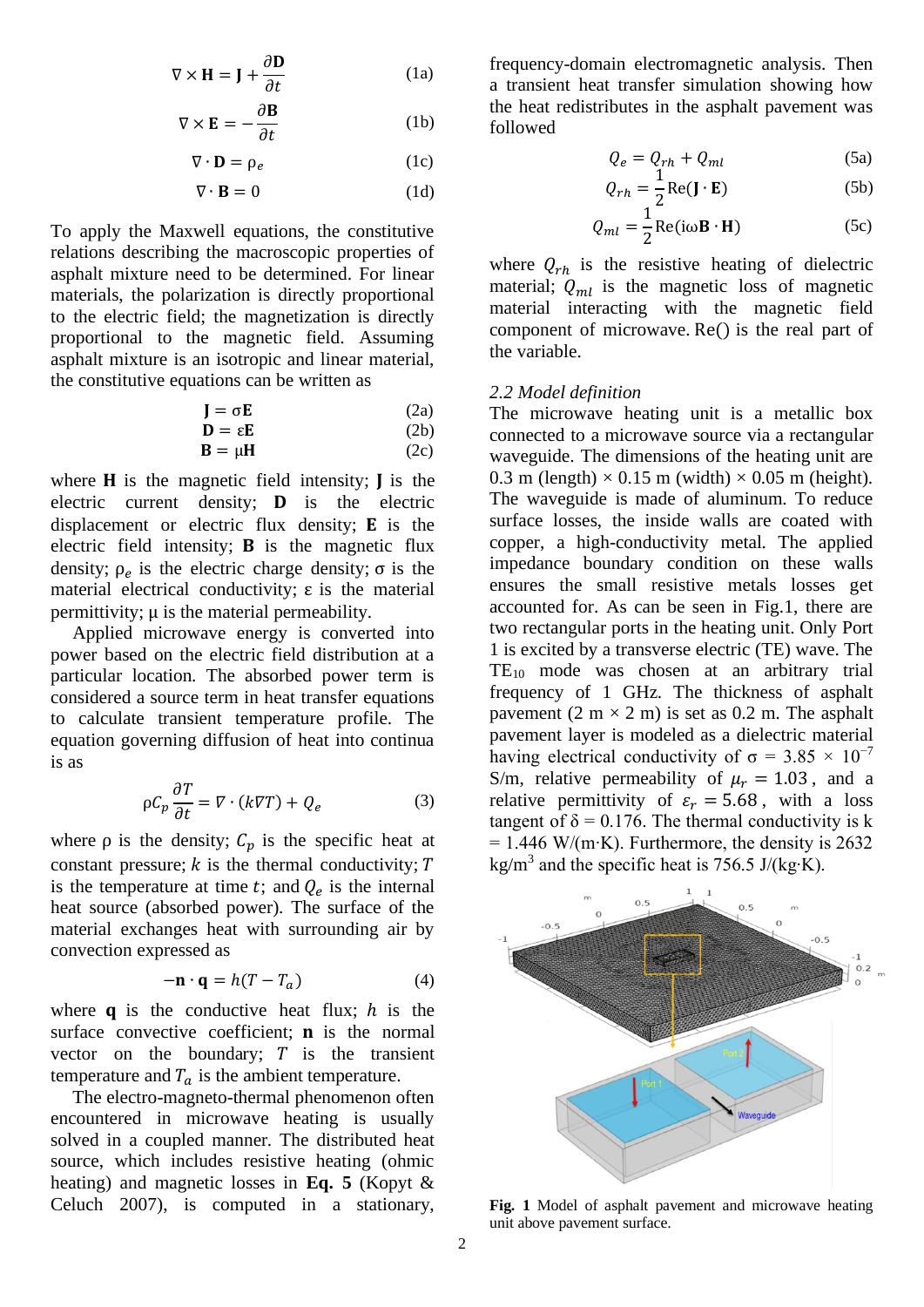To ensure a relatively high level of simulation accuracy and a reasonable computation time, the domains of the three-dimensional model were meshed with different element sizes. The maximum mesh size in the air domain in the microwave heating unit should be smaller than 0.2 wavelengths. For the asphalt pavement layer, the mesh size was scaled by the inverse of the square root of the relative dielectric constant. In this study, different input power values (1000 kW, 2000 kW, 4000 kW, and 8000 kW) were assigned to the port for the parametric analysis.

# 3 FINITE ELEMENT SIMULATIONS

Sensitivity analyses were conducted, given the importance to identify the main operational factors that influenced the efficiency of microwave heating. The thermal field distribution of asphalt pavement after 300 s microwave heating with the supplied power of 4000 kW is presented in Fig. 2. Fig. 2b shows the temperature distribution of pavement surface underneath the microwave ports. It shows a special heating pattern which is related to the electromagnetic wave shape. Based on the temperature distribution, it is recommended to move the microwave unit horizontally to achieve uniform heating and avoid repeated heating. Fig. 2c shows the temperature distribution of the selected cross section (indicated by the dashed line) along the depth. It clearly shows the microwave energy attenuated gradually along the depth, resulting in a temperature gradient. The temperature distribution exhibits a pattern of wave propagation in the longitudinal direction.

To quantitatively analyse the effect of supplied microwave power on heating efficiency, point temperature evaluation underneath the center of Port 1 was conducted. Temperature evolution with time with different input powers was presented in Fig. 3. As expected, a higher heating efficiency can be achieved when applying higher supplied power. When the supplied power increased to 4000 kW, surface temperature of asphalt pavement can reach approximately 200°C after 300 s, which is sufficient for pavement maintenance and rehabilitation, etc. However, when applying an input power of 8000 kW, the surface temperature is extremely high after 300 s of heating, which will burn the material. One may argue that applying 8000 kW can reach the required temperature in a very short time. However, this leaves very limited time for the operational works for either maintenance or rehabilitation.



**Fig. 2** Thermal field distribution of asphalt pavement after 300 s heating (a) entirety (b) top surface (c) cross section.



**Fig. 3** Temperature evolution with time with different input power values.

As pointed out earlier, microwave energy attenuated along the depth of asphalt pavement. It is important to know how the temperature evolves with the depth of pavement structure. Fig. 4 shows the temperature variation with pavement depth at the location of centre of Port 1. From pavement bottom to surface, the temperature generally shows an increasing trend with clear wavelike fluctuations. The fluctuations are more prominent at a higher supplied power. The formation of temperature fluctuation is because of the harmonic nature of electromagnetic wave propagation. The peak and valley of temperature fluctuation correspond to the peak and valley of propagating